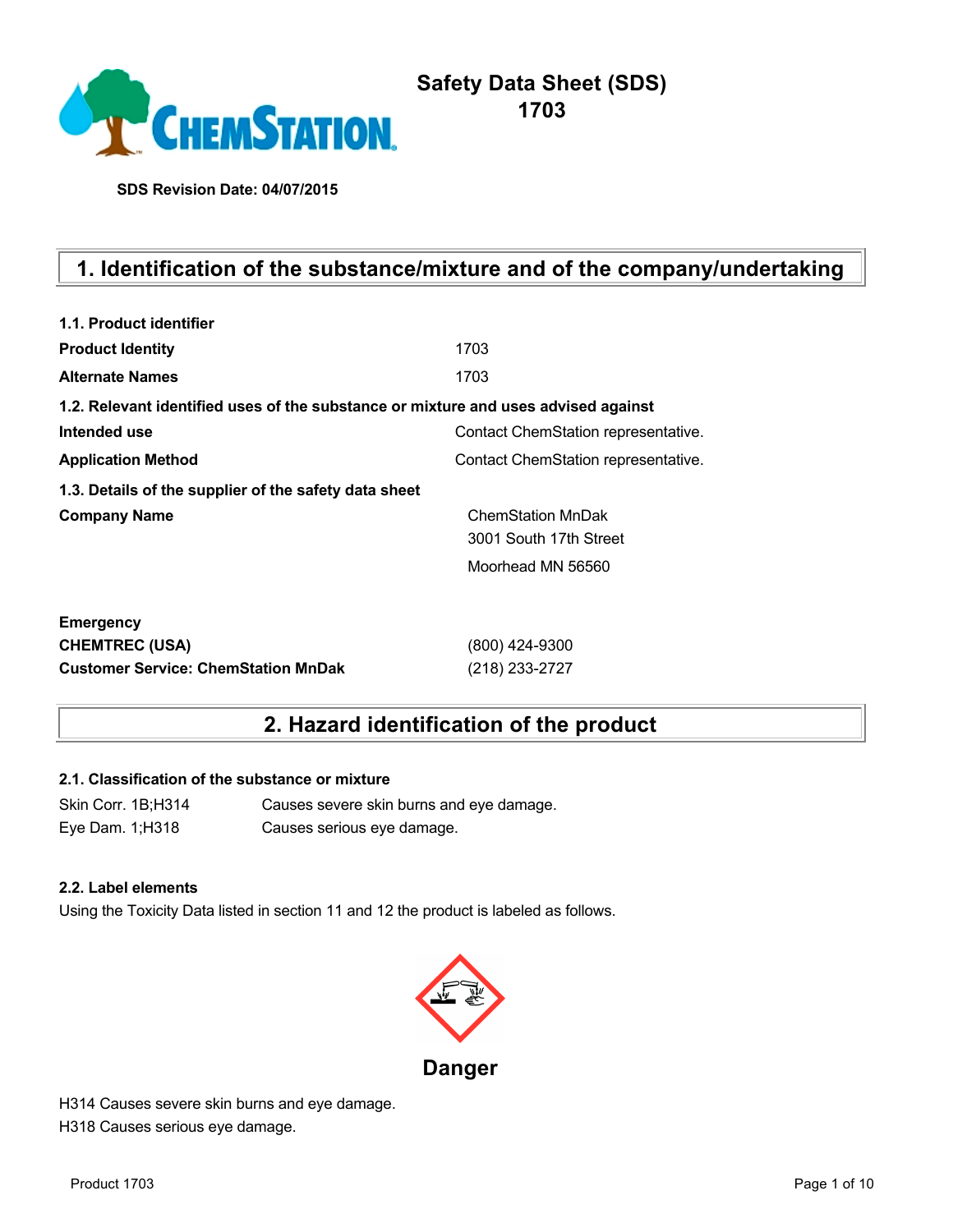### **[Prevention]:**

P260 Do not breathe mist / vapors / spray.

P264 Wash thoroughly after handling.

P280 Wear protective gloves / eye protection / face protection.

### **[Response]:**

P301+330+331 IF SWALLOWED: Rinse mouth. Do NOT induce vomiting.

P303+361+353 IF ON SKIN (or hair): Remove / Take off immediately all contaminated clothing. Rinse skin with water / shower.

P304+340 IF INHALED: Remove victim to fresh air and keep at rest in a position comfortable for breathing.

P305+351+338 IF IN EYES: Rinse continuously with water for several minutes. Remove contact lenses if present and easy to do - continue rinsing.

P310 Immediately call a POISON CENTER or doctor / physician.

P363 Wash contaminated clothing before reuse.

### **[Storage]:**

P405 Store locked up.

### **[Disposal]:**

P501 Dispose of contents / container in accordance with local / national regulations.

## **3. Composition/information on ingredients**

This product contains the following substances that present a hazard within the meaning of the relevant State and Federal Hazardous Substances regulations.

| <b>Ingredient/Chemical Designations</b>                               | Weight %   | <b>GHS Classification</b>                                                                              | <b>Notes</b>   |
|-----------------------------------------------------------------------|------------|--------------------------------------------------------------------------------------------------------|----------------|
| Sodium hydroxide<br><b>CAS Number:</b><br>0001310-73-2                | $1.0 - 10$ | Skin Corr. 1A:H314<br>Acute Tox. 4:H312                                                                | $\vert [1][2]$ |
| Ethylene glycol monobutyl ether<br><b>CAS Number:</b><br>0000111-76-2 | $1.0 - 10$ | Acute Tox. 4:H332<br>Acute Tox. 4:H312<br>Acute Tox. 4:H302<br>Eye Irrit. 2:H319<br>Skin Irrit. 2:H315 | [1][2]         |
| Sodium gluconate<br><b>CAS Number:</b><br>0000527-07-1                | $1.0 - 10$ | <b>Not Classified</b>                                                                                  | [1]            |
| longchain alcohol alkoxylated<br><b>CAS Number:</b><br>0166736-08-9   | $1.0 - 10$ | Acute Tox. 4:H302<br><b>Eye Dam. 1:H318</b>                                                            | [1]            |

[1] Substance classified with a health or environmental hazard.

[2] Substance with a workplace exposure limit.

[3] PBT-substance or vPvB-substance.

\*The full texts of the phrases are shown in Section 16.

## **4. First aid measures**

### **4.1. Description of first aid measures**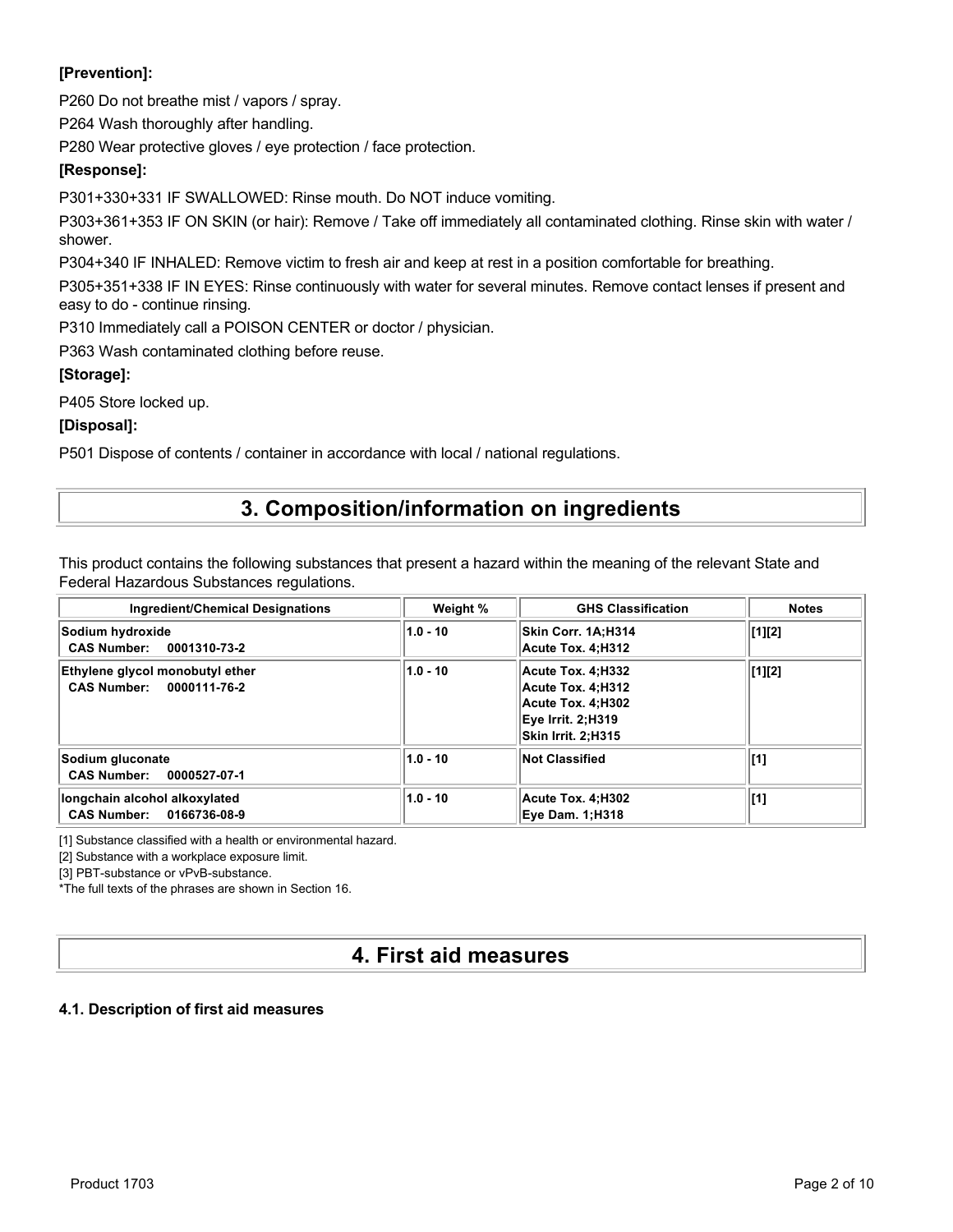| General           | Move victim to fresh air.<br>Call 911 or emergency medical service if deemed necessary.<br>Give artificial respiration if victim is not breathing.<br>Do not use mouth-to-mouth method if victim ingested or inhaled the substance; give artificial<br>respiration with the aid of a pocket mask equipped with a one-way valve or other proper<br>respiratory medical device.<br>Administer oxygen if breathing is difficult.<br>Remove and isolate contaminated clothing and shoes.<br>In case of contact with substance, immediately flush skin or eyes with running water for at<br>least 20 minutes.<br>For minor skin contact, avoid spreading material on unaffected skin.<br>Keep victim warm and quiet.<br>Effects of exposure (inhalation, ingestion or skin contact) to substance may be delayed.<br>Ensure that medical personnel are aware of the material(s) involved and take precautions to<br>protect themselves. |
|-------------------|-----------------------------------------------------------------------------------------------------------------------------------------------------------------------------------------------------------------------------------------------------------------------------------------------------------------------------------------------------------------------------------------------------------------------------------------------------------------------------------------------------------------------------------------------------------------------------------------------------------------------------------------------------------------------------------------------------------------------------------------------------------------------------------------------------------------------------------------------------------------------------------------------------------------------------------|
| <b>Inhalation</b> | Move victim to fresh air. Call emergency medical care. Apply artificial respiration if victim is<br>not breathing. Do not use mouth-to-mouth method if victim ingested or inhaled the<br>substance; induce artificial respiration with the aid of a pocket mask equipped with a one-way<br>valve or other proper respiratory medical device. Administer oxygen if breathing is difficult.                                                                                                                                                                                                                                                                                                                                                                                                                                                                                                                                         |
| <b>Eyes</b>       | Irrigate copiously with clean water for at least 15 minutes, holding the eyelids apart and seek<br>medical attention.                                                                                                                                                                                                                                                                                                                                                                                                                                                                                                                                                                                                                                                                                                                                                                                                             |
| <b>Skin</b>       | Remove contaminated clothing. Wash skin thoroughly with soap and water or use a<br>recognized skin cleanser.                                                                                                                                                                                                                                                                                                                                                                                                                                                                                                                                                                                                                                                                                                                                                                                                                      |
| Ingestion         | If swallowed obtain immediate medical attention. Keep at rest. Do NOT induce vomiting.                                                                                                                                                                                                                                                                                                                                                                                                                                                                                                                                                                                                                                                                                                                                                                                                                                            |
|                   | 4.2. Most important symptoms and effects, both acute and delayed                                                                                                                                                                                                                                                                                                                                                                                                                                                                                                                                                                                                                                                                                                                                                                                                                                                                  |
| Overview          | Effects of exposure (inhalation, ingestion or skin contact) to substance may be delayed. See<br>section 2 for further details.                                                                                                                                                                                                                                                                                                                                                                                                                                                                                                                                                                                                                                                                                                                                                                                                    |
| <b>Eyes</b>       | Causes serious eye damage.                                                                                                                                                                                                                                                                                                                                                                                                                                                                                                                                                                                                                                                                                                                                                                                                                                                                                                        |
| <b>Skin</b>       | Causes severe skin burns and eye damage.                                                                                                                                                                                                                                                                                                                                                                                                                                                                                                                                                                                                                                                                                                                                                                                                                                                                                          |
|                   |                                                                                                                                                                                                                                                                                                                                                                                                                                                                                                                                                                                                                                                                                                                                                                                                                                                                                                                                   |

## **5. Fire-fighting measures**

### **5.1. Extinguishing media**

Recommended extinguishing media; alcohol resistant foam, CO<sub>2</sub>, powder, water spray. Do not use; water jet.

### **5.2. Special hazards arising from the substance or mixture**

Hazardous decomposition: Hydrogen chloride and chlorine. Chlorine gas rate of decomposition increases with the concentration with temperatures above 85 degrees F (30C).

Do not breathe mist / vapors / spray.

### **5.3. Advice for fire-fighters**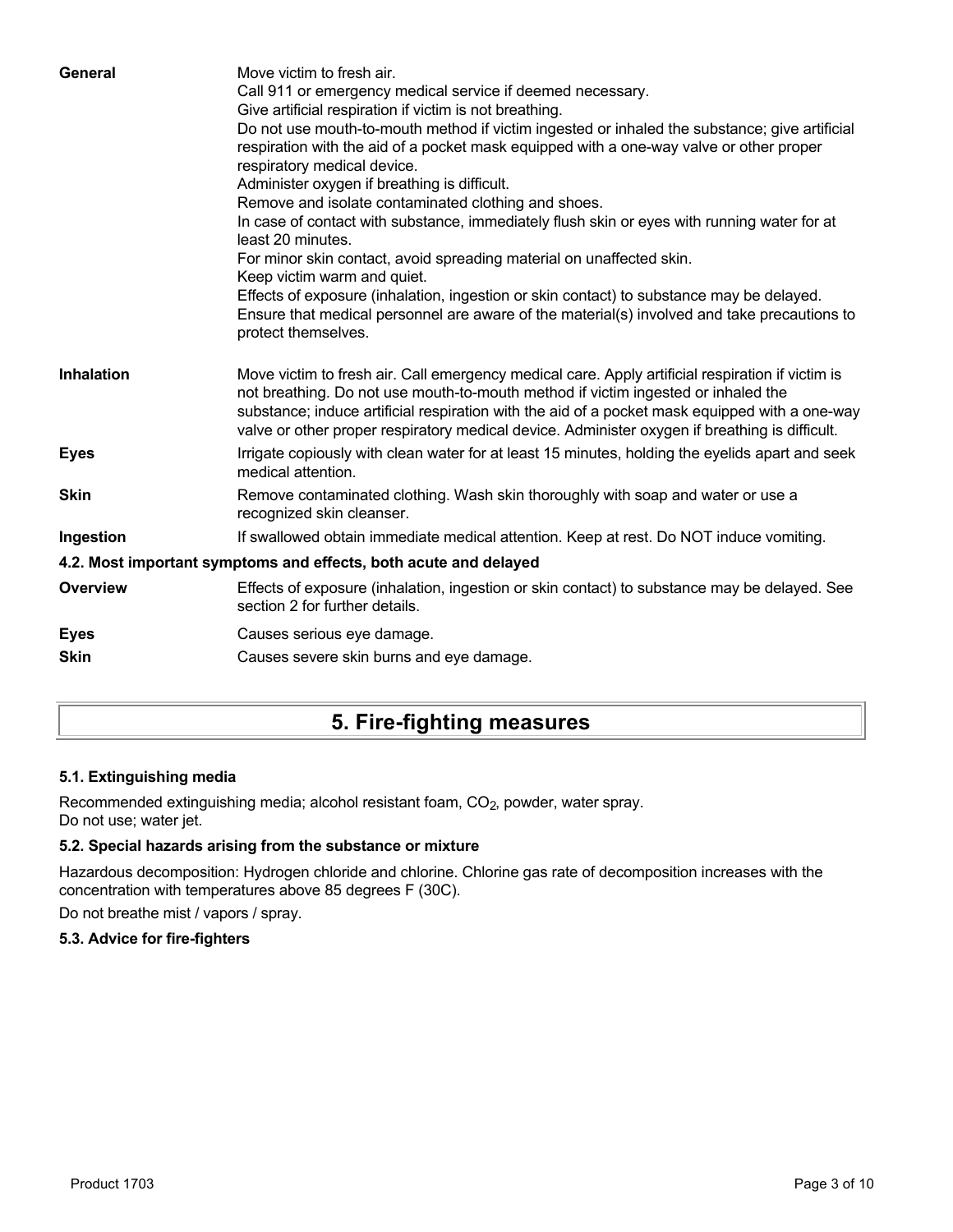Wear positive pressure self-contained breathing apparatus (SCBA).

Wear chemical protective clothing that is specifically recommended by the manufacturer. It may provide little or no thermal protection.

Non-combustible, substance itself does not burn but may decompose upon heating to produce corrosive and/or toxic fumes.

Some are oxidizers and may ignite combustibles (wood, paper, oil, clothing, etc.).

Contact with metals may evolve flammable hydrogen gas.

Containers may explode when heated.

**TOXIC**; inhalation, ingestion or skin contact with material may cause severe injury or death.

Contact with molten substance may cause severe burns to skin and eyes.

Avoid any skin contact.

Effects of contact or inhalation may be delayed.

Fire may produce irritating, corrosive and/or toxic gases.

Runoff from fire control or dilution water may be corrosive and/or toxic and cause pollution.

**ERG Guide No.** 154

## **6. Accidental release measures**

### **6.1. Personal precautions, protective equipment and emergency procedures**

ELIMINATE all ignition sources (no smoking, flares, sparks or flames in immediate area).

Do not touch damaged containers or spilled material unless wearing appropriate protective clothing.

Stop leak if you can do it without risk.

Prevent entry into waterways, sewers, basements or confined areas.

Absorb or cover with dry earth, sand or other non-combustible material and transfer to containers.

DO NOT GET WATER INSIDE CONTAINERS.

#### **6.2. Environmental precautions**

Do not allow spills to enter drains or waterways.

Use good personal hygiene practices. Wash hands before eating, drinking, smoking or using toilet. Promptly remove soiled clothing and wash thoroughly before reuse.

### **6.3. Methods and material for containment and cleaning up**

Keep unauthorized personnel away. Stay upwind. Keep out of low areas. Ventilate enclosed areas.

## **7. Handling and storage**

### **7.1. Precautions for safe handling**

See section 2 for further details. - [Prevention]:

### **7.2. Conditions for safe storage, including any incompatibilities**

Handle containers carefully to prevent damage and spillage.

Incompatible materials: Any acidic material, ammonia, urea, oxidizable materials and metals such as nickel, copper, tin, aluminum and iron.

See section 2 for further details. - [Storage]:

### **7.3. Specific end use(s)**

### No data available.

**8. Exposure controls and personal protection**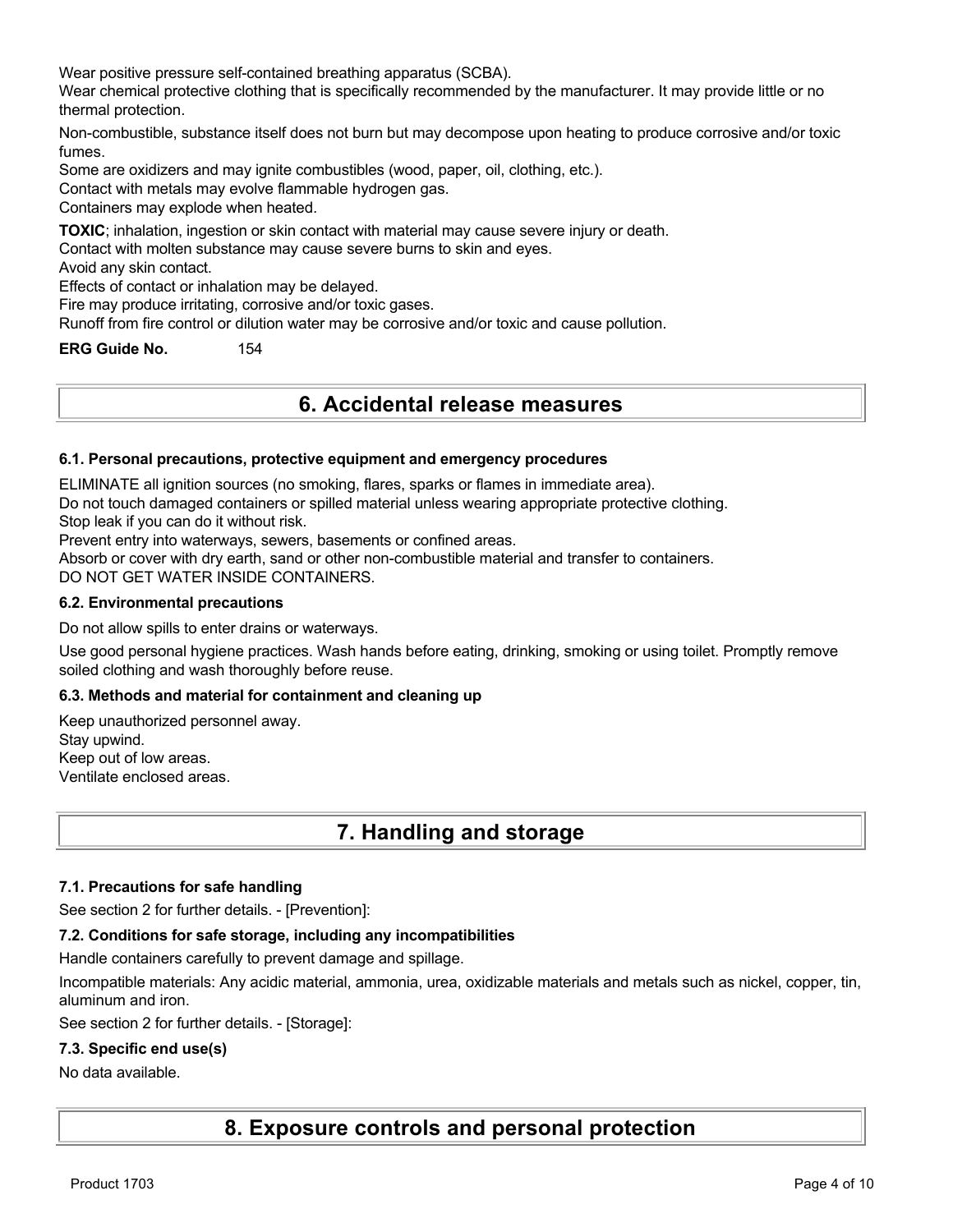### **8.1. Control parameters**

| <b>CAS No.</b> | Ingredient                      | <b>Source</b> | Value                         |
|----------------|---------------------------------|---------------|-------------------------------|
| 0000111-76-2   | Ethylene glycol monobutyl ether | <b>OSHA</b>   | TWA 50 ppm (240 mg/m3) [skin] |
|                |                                 | <b>ACGIH</b>  | TWA: 20 ppmRevised 2003,      |
|                |                                 | <b>NIOSH</b>  | TWA 5 ppm (24 mg/m3) [skin]   |
|                |                                 | Supplier      | No Established Limit          |
| 0000527-07-1   | Sodium gluconate                | <b>OSHA</b>   | No Established Limit          |
|                |                                 | ACGIH         | No Established Limit          |
|                |                                 | <b>NIOSH</b>  | No Established Limit          |
|                |                                 | Supplier      | No Established Limit          |
| 0001310-73-2   | Sodium hydroxide                | <b>OSHA</b>   | TWA 2 $mg/m3$                 |
|                |                                 | <b>ACGIH</b>  | Ceiling: 2 mg/m3              |
|                |                                 | <b>NIOSH</b>  | $C2$ mg/m3                    |
|                |                                 | Supplier      | No Established Limit          |
| 0166736-08-9   | longchain alcohol alkoxylated   | <b>OSHA</b>   | No Established Limit          |
|                |                                 | ACGIH         | No Established Limit          |
|                |                                 | <b>NIOSH</b>  | No Established Limit          |
|                |                                 | Supplier      | No Established Limit          |

### **Exposure**

### **Carcinogen Data**

| <b>CAS No.</b> | Ingredient                      | Source                               | Value                                                               |
|----------------|---------------------------------|--------------------------------------|---------------------------------------------------------------------|
| 0000111-76-2   | Ethylene glycol monobutyl ether | <b>OSHA</b>                          | Select Carcinogen: No                                               |
|                |                                 | <b>NTP</b>                           | Known: No: Suspected: No                                            |
|                |                                 | <b>IARC</b>                          | Group 1: No; Group 2a: No; Group 2b: No; Group 3: Yes; Group 4: No; |
| 0000527-07-1   | Sodium gluconate                | <b>OSHA</b>                          | Select Carcinogen: No                                               |
|                |                                 | NTP                                  | Known: No: Suspected: No                                            |
|                |                                 | <b>IARC</b>                          | Group 1: No: Group 2a: No: Group 2b: No: Group 3: No: Group 4: No:  |
| 0001310-73-2   | Sodium hydroxide                | <b>OSHA</b><br>Select Carcinogen: No |                                                                     |
|                |                                 | <b>NTP</b>                           | Known: No: Suspected: No                                            |
|                |                                 | <b>IARC</b>                          | Group 1: No; Group 2a: No; Group 2b: No; Group 3: No; Group 4: No;  |
| 0166736-08-9   | longchain alcohol alkoxylated   | <b>OSHA</b>                          | Select Carcinogen: No                                               |
|                |                                 | <b>NTP</b>                           | Known: No; Suspected: No                                            |
|                |                                 | <b>IARC</b>                          | Group 1: No: Group 2a: No: Group 2b: No: Group 3: No: Group 4: No:  |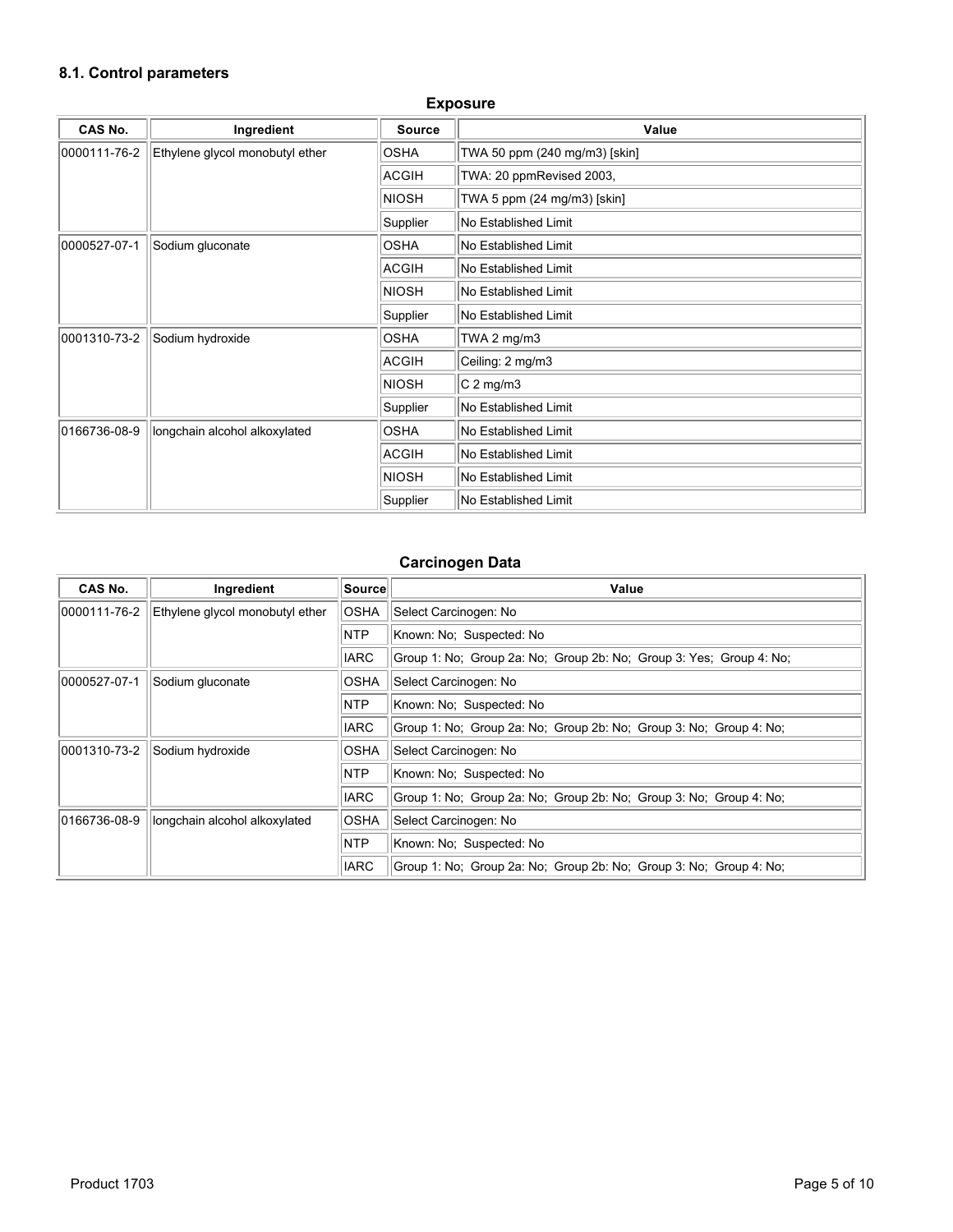### **8.2. Exposure controls**

| <b>Respiratory</b>          | Use NIOSH/MSHA approved respirator, following manufacturer's recommendations when<br>concentrations exceed permissible exposure limits.                                                                                                                                                                                                |
|-----------------------------|----------------------------------------------------------------------------------------------------------------------------------------------------------------------------------------------------------------------------------------------------------------------------------------------------------------------------------------|
| <b>Eyes</b>                 | Wear safety glasses with side shields to protect the eyes. An eye wash station is suggested<br>as a good workplace practice.                                                                                                                                                                                                           |
| <b>Skin</b>                 | Chemical resistant clothing such as coveralls/apron boots should be worn. Chemical<br><b>Impervious Gloves</b>                                                                                                                                                                                                                         |
| <b>Engineering Controls</b> | Provide adequate ventilation. Where reasonably practicable this should be achieved by the<br>use of local exhaust ventilation and good general extraction. If these are not sufficient to<br>maintain concentrations of particulates and any vapor below occupational exposure limits<br>suitable respiratory protection must be worn. |
| <b>Other Work Practices</b> | Use good personal hygiene practices. Wash hands before eating, drinking, smoking or using<br>toilet. Promptly remove soiled clothing and wash thoroughly before reuse.                                                                                                                                                                 |

See section 2 for further details. - [Prevention]:

# **9. Physical and chemical properties**

| Appearance                                         | <b>Yellow Thin liquid</b>                  |
|----------------------------------------------------|--------------------------------------------|
| Odor                                               | Mild                                       |
| <b>Odor threshold</b>                              | Not Measured                               |
| рH                                                 | $12.8 - 14.0$                              |
| Melting point / freezing point                     | Not Measured                               |
| Initial boiling point and boiling range            | >212 deg F                                 |
| <b>Flash Point</b>                                 | >200 degrees F PMCC (non-flammable)        |
| Evaporation rate (Ether = 1)                       | 0.33                                       |
| <b>Flammability (solid, gas)</b>                   | Not Applicable                             |
| Upper/lower flammability or explosive<br>limits    | Lower Explosive Limit: Not Measured        |
|                                                    | <b>Upper Explosive Limit: Not Measured</b> |
| Vapor pressure (Pa)                                | not determined                             |
|                                                    |                                            |
| <b>Vapor Density</b>                               | not determined                             |
| <b>Specific Gravity</b>                            | 1.041 - 1.063                              |
| <b>Solubility in Water</b>                         | Not Measured                               |
| Partition coefficient n-octanol/water (Log<br>Kow) | Not Measured                               |
| <b>Auto-ignition temperature</b>                   | Not Measured                               |
| <b>Decomposition temperature</b>                   | Not Measured                               |
| <b>Viscosity (cSt)</b>                             | Not Measured                               |
| Foaming                                            | Moderate                                   |
| 9.2. Other information                             |                                            |

# **10. Stability and reactivity**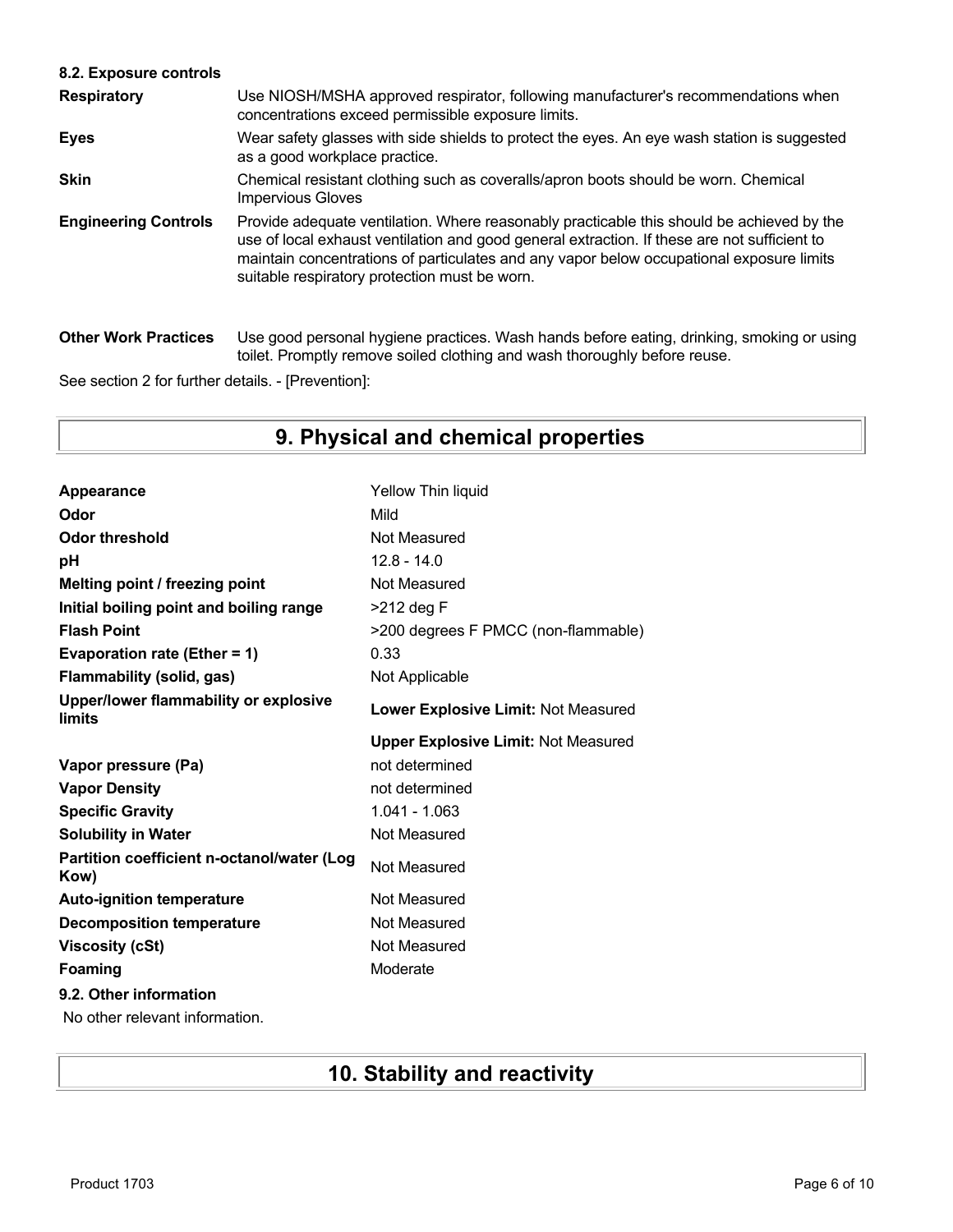### **10.1. Reactivity**

Hazardous Polymerization will not occur.

### **10.2. Chemical stability**

Stable under normal circumstances.

### **10.3. Possibility of hazardous reactions**

No data available.

### **10.4. Conditions to avoid**

No data available.

### **10.5. Incompatible materials**

Any acidic material, ammonia, urea, oxidizable materials and metals such as nickel, copper, tin, aluminum and iron.

### **10.6. Hazardous decomposition products**

Hydrogen chloride and chlorine. Chlorine gas rate of decomposition increases with the concentration with temperatures above 85 degrees F (30C).

## **11. Toxicological information**

### **Acute toxicity**

| Ingredient                                    | Oral LD50.<br>mg/kg                      | Skin LD50.<br>mg/kg                      | <b>Inhalation</b><br>Vapor LD50,<br>mg/L/4hr | <b>Inhalation</b><br>∣Dust/Mist LD50.∣<br>mg/L/4hr | <b>Inhalation</b><br>Gas LD50.<br>ppm |
|-----------------------------------------------|------------------------------------------|------------------------------------------|----------------------------------------------|----------------------------------------------------|---------------------------------------|
| Sodium hydroxide - (1310-73-2)                | 6.600.00.<br>Mouse -<br>Category: NA     | 1.350.00.<br>Rabbit -<br>Category: 4     | 600.00, Mouse<br>- Category: NA              | No data available                                  | No data<br>available                  |
| Ethylene glycol monobutyl ether - (111-76-2)  | 1.414.00.<br>Guinea Pig -<br>Category: 4 | 1.200.00.<br>Guinea Pig -<br>Category: 4 | 173.00. Guinea<br>Pig - Category:<br>NA.     | No data available                                  | No data<br>available                  |
| Sodium gluconate - (527-07-1)                 | No data<br>available                     | No data<br>available                     | No data<br>available                         | No data availablel                                 | No data<br>available                  |
| longchain alcohol alkoxylated - (166736-08-9) | No data<br>available                     | No data<br>available                     | No data<br>available                         | No data availablel                                 | No data<br>available                  |

Note: When no route specific LD50 data is available for an acute toxin, the converted acute toxicity point estimate was used in the calculation of the product's ATE (Acute Toxicity Estimate).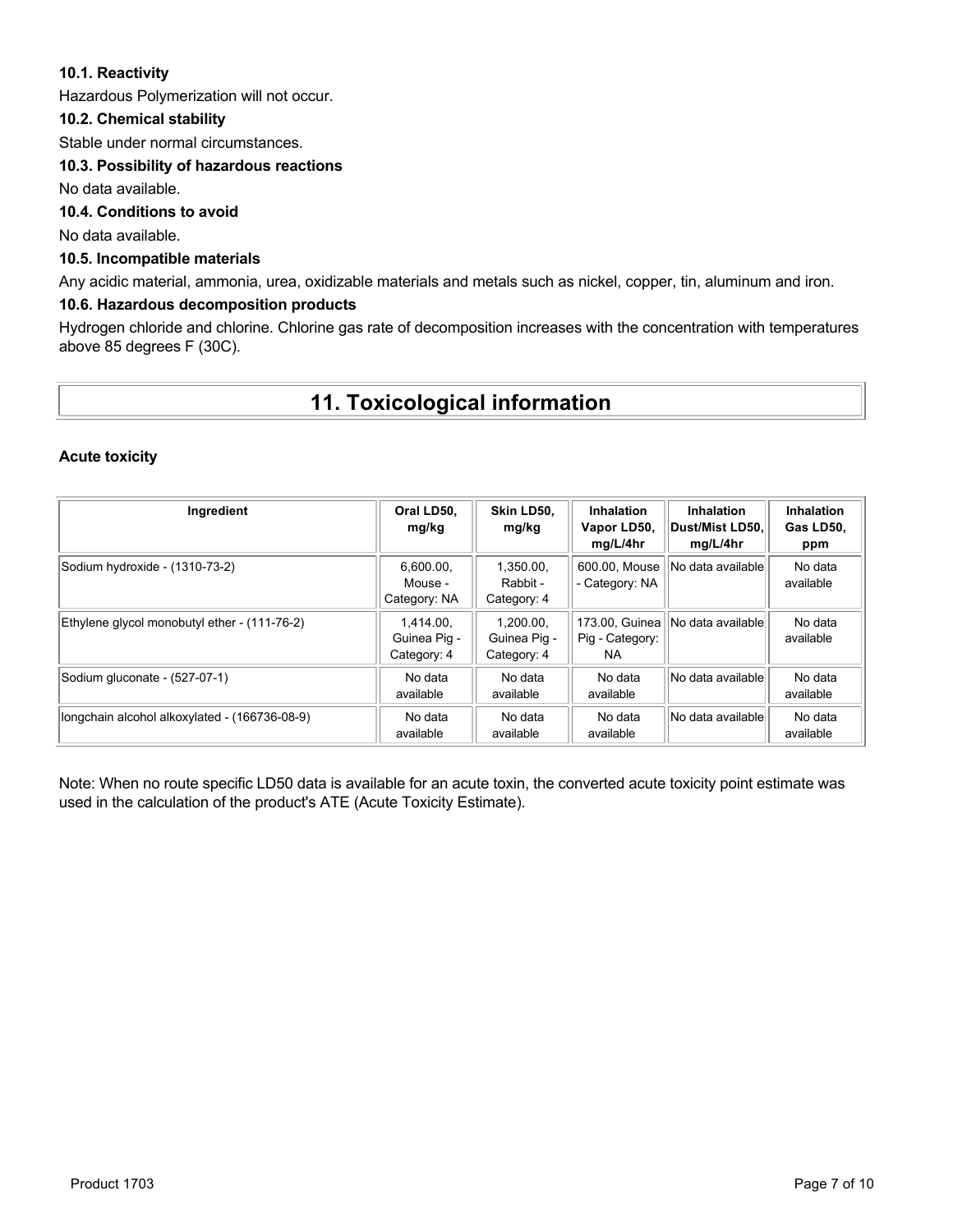| <b>Classification</b>         | Category | <b>Hazard Description</b>                |
|-------------------------------|----------|------------------------------------------|
| Acute toxicity (oral)         |          | Not Applicable                           |
| Acute toxicity (dermal)       |          | Not Applicable                           |
| Acute toxicity (inhalation)   |          | Not Applicable                           |
| Skin corrosion/irritation     | 1B       | Causes severe skin burns and eye damage. |
| Serious eye damage/irritation |          | Causes serious eye damage.               |
| Respiratory sensitization     |          | Not Applicable                           |
| Skin sensitization            |          | Not Applicable                           |
| Germ cell mutagenicity        |          | Not Applicable                           |
| Carcinogenicity               |          | Not Applicable                           |
| Reproductive toxicity         |          | Not Applicable                           |
| STOT-single exposure          |          | Not Applicable                           |
| STOT-repeated exposure        |          | Not Applicable                           |
| Aspiration hazard             |          | Not Applicable                           |

# **12. Ecological information**

### **12.1. Toxicity**

The preparation has been assessed following the conventional method of the Dangerous Preparations Directive 1999/45/EC and GHS and is not classified as dangerous for the environment, but contains substance(s) dangerous for the environment. See section 3 for details

### **Aquatic Ecotoxicity**

| Ingredient                                    | 96 hr LC50 fish,<br>mq/l    | 48 hr EC50 crustacea,<br>mg/l | ErC50 algae,<br>mg/l |
|-----------------------------------------------|-----------------------------|-------------------------------|----------------------|
| Sodium hydroxide - (1310-73-2)                | 196.00, Poecilia reticulata | 40.38, Ceriodaphnia dubia     | Not Available        |
| Ethylene glycol monobutyl ether - (111-76-2)  | 220.00, Fish (Piscis)       | 1,000.00, Daphnia magna       | Not Available        |
| Sodium gluconate - (527-07-1)                 | Not Available               | Not Available                 | Not Available        |
| longchain alcohol alkoxylated - (166736-08-9) | Not Available               | Not Available                 | Not Available        |

### **12.2. Persistence and degradability**

There is no data available on the preparation itself.

### **12.3. Bioaccumulative potential**

Not Measured

### **12.4. Mobility in soil**

No data available.

### **12.5. Results of PBT and vPvB assessment**

This product contains no PBT/vPvB chemicals.

### **12.6. Other adverse effects**

No data available.

## **13. Disposal considerations**

### **13.1. Waste treatment methods**

Observe all federal, state and local regulations when disposing of this substance.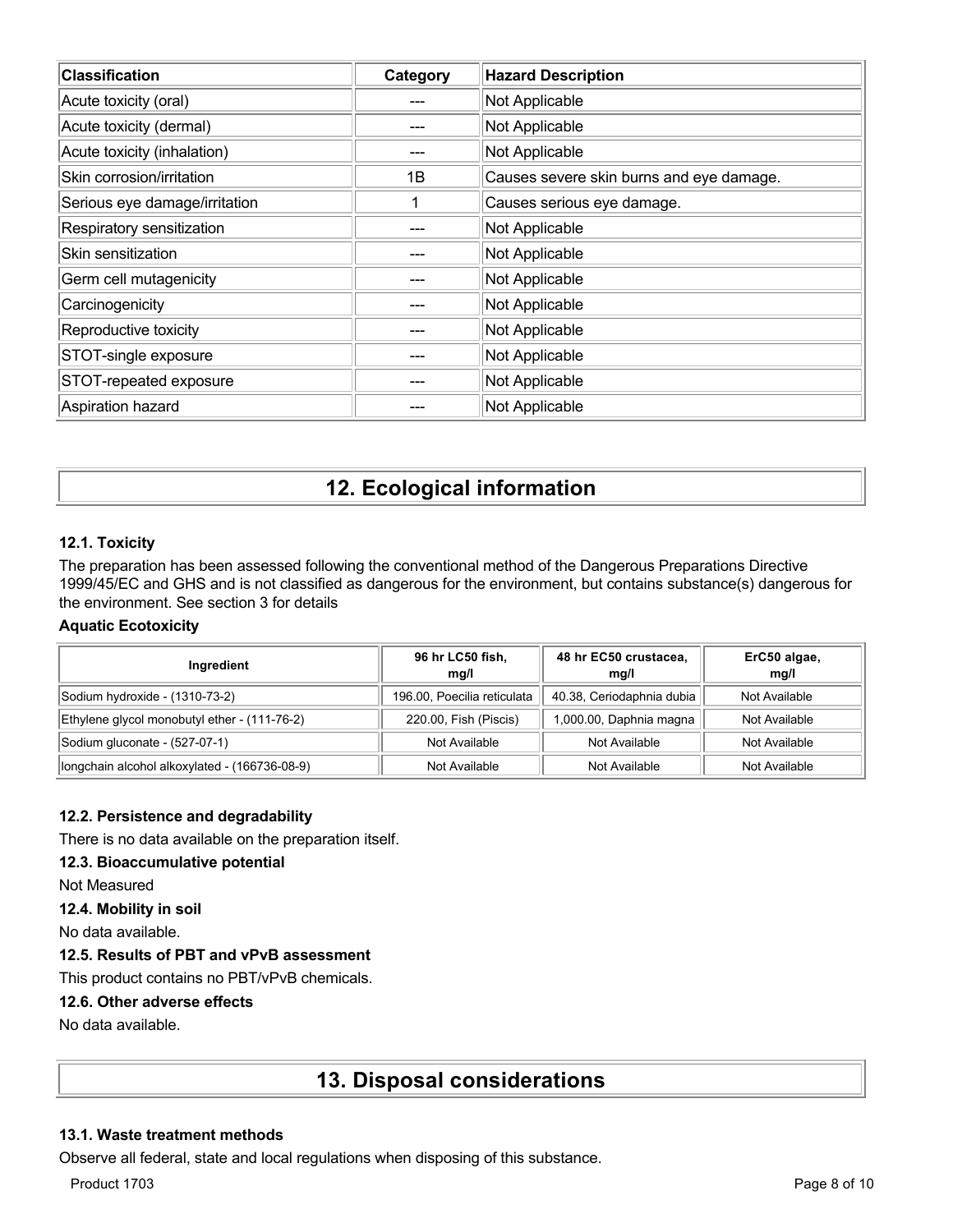# **14. Transport information**

|  |  | 14.1. UN number |
|--|--|-----------------|
|  |  |                 |

**14.3. Transport hazard class(es)** 8

**NA1760 14.2. UN proper shipping name** Compound, Cleaning, Liquid, (Sodium Hydroxide) **14.4. Packing group III** 

# **15. Regulatory information**

| <b>Regulatory Overview</b>                                                        | The regulatory data in Section 15 is not intended to be all-inclusive, only selected regulations<br>are represented. |  |  |  |  |
|-----------------------------------------------------------------------------------|----------------------------------------------------------------------------------------------------------------------|--|--|--|--|
| <b>Toxic Substance</b><br><b>Control Act (TSCA)</b>                               | All components of this material are either listed or exempt from listing on the TSCA Inventory.                      |  |  |  |  |
| <b>WHMIS Classification</b>                                                       | D <sub>2</sub> B <sub>E</sub>                                                                                        |  |  |  |  |
| <b>US EPA Tier II Hazards</b>                                                     | Fire: No                                                                                                             |  |  |  |  |
|                                                                                   | <b>Sudden Release of Pressure: No</b>                                                                                |  |  |  |  |
|                                                                                   | Reactive: No                                                                                                         |  |  |  |  |
|                                                                                   | Immediate (Acute): Yes                                                                                               |  |  |  |  |
|                                                                                   | Delayed (Chronic): No                                                                                                |  |  |  |  |
| EPCRA 311/312 Chemicals and RQs (lbs):                                            |                                                                                                                      |  |  |  |  |
| Sodium hydroxide                                                                  | (1,000.00)                                                                                                           |  |  |  |  |
| <b>EPCRA 302 Extremely Hazardous:</b><br>(No Product Ingredients Listed)          |                                                                                                                      |  |  |  |  |
| <b>EPCRA 313 Toxic Chemicals:</b>                                                 |                                                                                                                      |  |  |  |  |
| Ethylene glycol monobutyl ether                                                   |                                                                                                                      |  |  |  |  |
| Proposition 65 - Carcinogens (>0.0%):<br>(No Product Ingredients Listed)          |                                                                                                                      |  |  |  |  |
| Proposition 65 - Developmental Toxins (>0.0%):<br>(No Product Ingredients Listed) |                                                                                                                      |  |  |  |  |
| Proposition 65 - Female Repro Toxins (>0.0%):<br>(No Product Ingredients Listed)  |                                                                                                                      |  |  |  |  |
| Proposition 65 - Male Repro Toxins (>0.0%):<br>(No Product Ingredients Listed)    |                                                                                                                      |  |  |  |  |
| N.J. RTK Substances (>1%):                                                        |                                                                                                                      |  |  |  |  |
| Ethylene glycol monobutyl ether                                                   |                                                                                                                      |  |  |  |  |
| Sodium hydroxide                                                                  |                                                                                                                      |  |  |  |  |
| Penn RTK Substances (>1%):                                                        |                                                                                                                      |  |  |  |  |
| Ethylene glycol monobutyl ether                                                   |                                                                                                                      |  |  |  |  |
| Sodium hydroxide                                                                  |                                                                                                                      |  |  |  |  |
|                                                                                   |                                                                                                                      |  |  |  |  |

# **16. Other information**